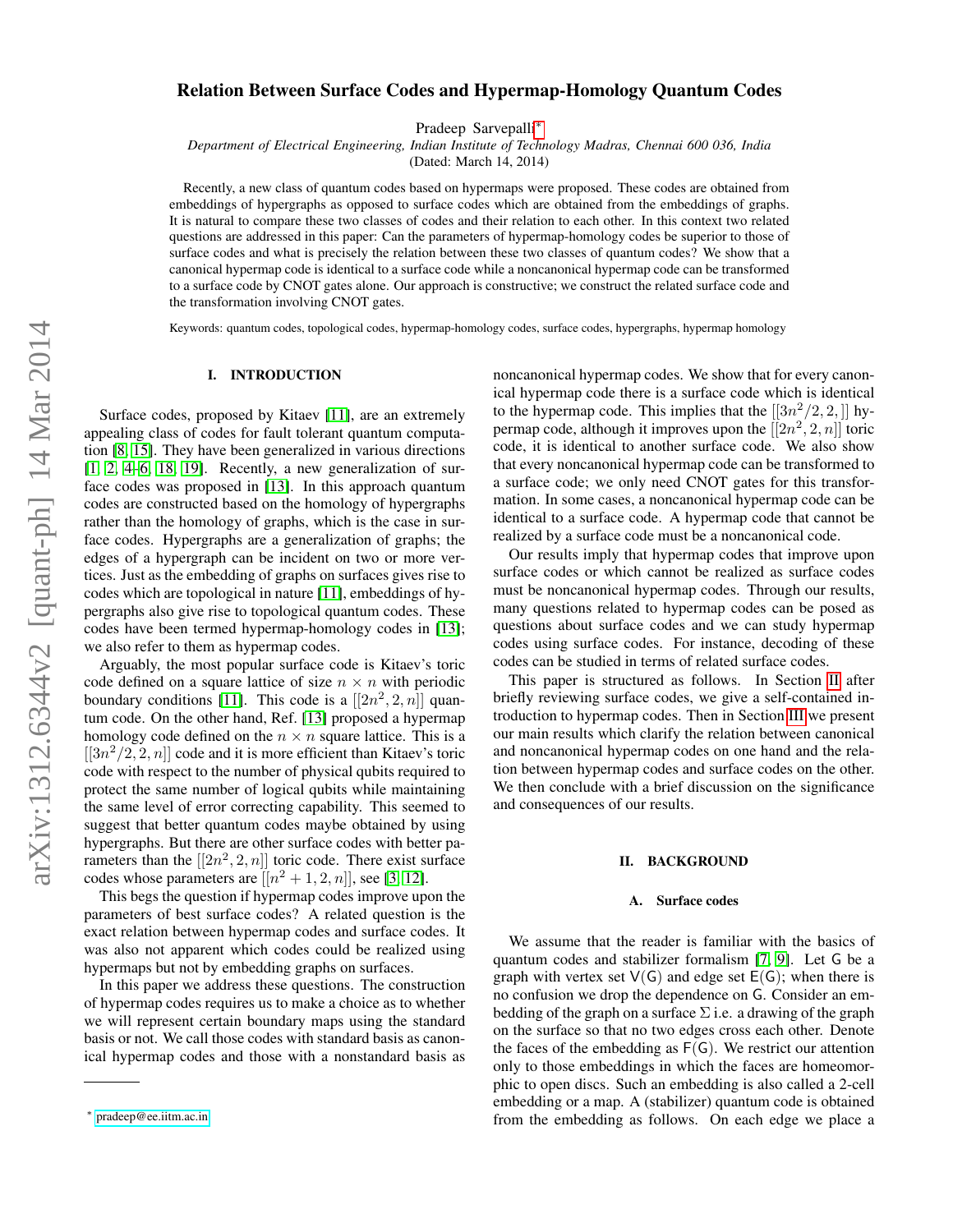qubit. We associate to each vertex an operator called vertex operator, denoted by  $A_v$  and to each face an operator, denoted  $B_f$ . The face operators are also sometimes referred to as plaquette operators. These operators are defined as follows:

<span id="page-1-1"></span>
$$
A_v = \prod_{u \in \delta(v)} X_u, \text{ where } \delta(v) = \{u \mid (u, v) \in \mathsf{E}(\mathsf{G})\} \tag{1}
$$

$$
B_f = \prod_{e \in \partial(f)} Z_e,\tag{2}
$$

where  $\partial(f) = \{e \mid e \text{ is in the boundary of } f\}$ ; while X and Z are the Pauli matrices. The surface code is defined as the joint +1-eigenspace stabilized by the operators  $A_v$  and  $B_f$ . In other words, it is the quantum code with the stabilizer

<span id="page-1-2"></span>
$$
S = \langle A_v, B_f \mid v \in V(G), f \in F(G) \rangle.
$$
 (3)

The stabilizer matrix of the surface code can be represented by  $\begin{bmatrix} \mathsf{I}_{\mathsf{V}} & 0 \\ 0 & \mathsf{I}_{\mathsf{V}} \end{bmatrix}$  $0 \text{ }$ I<sub>F</sub> , where  $I_V$  is the vertex-edge incidence matrix of G and  $I_F$  is the face-edge incidence matrix of G. The surface code is an  $[||E|, 2g||$  quantum code, where g is the genus of the surface on which G is embedded.

### B. Hypermap homological codes

We now review the hypermap-homological codes proposed in [\[13\]](#page-8-9). The reader can find more details on these codes therein. Let  $\Gamma$  be a hypergraph with vertex set  $V(\Gamma)$  and hyperedge set  $E(\Gamma)$ . A hyperedge is any nonempty subset of the vertex set. If  $E(\Gamma)$  has only subsets of size two then Γ reduces to a standard graph. (We use Greek alphabet for hypergraphs only.) Hypergraphs are often studied by means of a bipartite graph representation. This bipartite graph is formed as follows: Form a bipartite graph  $G_{\Gamma}$  with vertex set  $V(G_{\Gamma}) = V(\Gamma) \cup E(\Gamma)$ . Place an edge between  $v \in V(\Gamma)$  and  $e \in E(\Gamma)$  if and only if e is incident on v. We refer to the edges of the bipartite graph as darts or half-edges and denote the collection of darts by  $E(G_\Gamma)$ . The darts will also be denoted as  $W(\Gamma)$ . For any dart i, we denote the unique vertex in  $V(\Gamma)$  on which i is incident by  $v_{\ni i}$  and the unique hyperedge on which *i* is incident by  $e_{\ni i}$ .

Consider the embedding of  $G_{\Gamma}$  on a surface  $\Sigma$ . Denote the faces of  $G_{\Gamma}$  by  $F(G_{\Gamma})$ . An embedding of  $G_{\Gamma}$  is called a hypermap. The labeling of the darts in the hypermap is performed as follows: we place a label to the left of the dart as we move along the dart from a hyperedge to an adjacent vertex in  $G_{\Gamma}$ . Alternatively, we place the label counterclockwise of the dart with respect to hyperedge on which it is incident. To distinguish between vertices and hyperedges of  $\Gamma$ , elements in  $E(\Gamma)$ are shown as squares whereas elements in  $V(\Gamma)$  are shown as circles, see Fig. [1.](#page-1-0) If the hypergraph is connected then the bipartite graph is also connected and it is possible to associate a pair of permutations  $\sigma, \tau \in S_n$  acting on the darts of the hypermap such that the group  $\langle \sigma, \tau \rangle$  is transitive on the set of darts. Here  $S_n$  is the symmetric group of permutations on n elements.

Let us consider a simple example. Consider a hypergraph with 2 vertices and 2 hyperedges, where  $V = \{v_1, v_2\}$  and  $E = \{(v_1, v_2, v_1, v_2), (v_1, v_2, v_1, v_2)\} = \{e_1, e_2\}.$  The associated bipartite graph, see Fig. [1,](#page-1-0) has 4 vertices and 8 darts. Vertices can be repeated in a hyperedge. An embedding of this hypergraph, i.e. the embedding of its bipartite graph representation, on a torus has 4 faces, 4 vertices, 8 darts.



FIG. 1. A hypergraph embedded on a torus; opposite ends are to be identified. The circles are the vertices of the hypergraph. The square vertices are the hyperedges of the hypergraph. The labels are to the left as one moves from squares to the circles.

<span id="page-1-0"></span>In Fig. [1](#page-1-0) the permutations  $\sigma$  and  $\tau$  are defined as follows:

$$
\sigma = (1 \ 8 \ 3 \ 6)(2 \ 5 \ 4 \ 7)
$$
  

$$
\tau = (1 \ 2 \ 3 \ 4)(5 \ 6 \ 7 \ 8)
$$
  

$$
\sigma \tau^{-1} = (1 \ 7)(2 \ 8)(3 \ 5)(4 \ 6),
$$

where  $\sigma \tau^{-1}(i) = \sigma(\tau^{-1}(i)).$ 

The number of orbits of  $\sigma$  is the number of vertices of original hypergraph while the number of orbits of  $\tau$  is the number of hyperedges of the hypergraph. The number of orbits of  $\sigma \tau^{-1}$  is the number of faces in the embedding of the hypergraph. A dart belongs to a face if and only if the label is in the interior of the face. We use the following shorthand for simplicity:

$$
\mathsf{F} = \mathsf{F}(\mathsf{G}_{\Gamma}) = \{f_1, f_2, \dots, f_{|\mathsf{F}|}\},\tag{4}
$$

$$
W = E(G_{\Gamma}) = \{w_1, w_2, \dots, w_{|W|}\} = W(\Gamma), \quad (5)
$$

$$
\mathsf{E} = \mathsf{E}(\Gamma) = \{e_1, e_2, \dots, e_{|\mathsf{E}|}\}\tag{6}
$$

$$
V = V(\Gamma) = \{v_1, v_2, \dots, v_{|V|}\}.
$$
 (7)

Denote the binary vector spaces formed by taking  $F(G_\Gamma)$ ,  $E(G_{\Gamma})$ ,  $E(\Gamma)$  and  $V(\Gamma)$  as bases by F, W, E, and V respectively. Topological codes are usually defined with respect to a series of boundary maps. We now proceed to define similar maps for the hypermaps with respect to the spaces just introduced. Define a "boundary" map for each face, dart, and hyperedge as follows:

$$
d_2(f) = \sum_{i \in f} w_i \tag{8}
$$

$$
d_1(w_i) = v_{\ni i} + v_{\ni \tau^{-1}(i)},\tag{9}
$$

$$
\iota(e) = \sum_{i \in \delta(e)} w_i \tag{10}
$$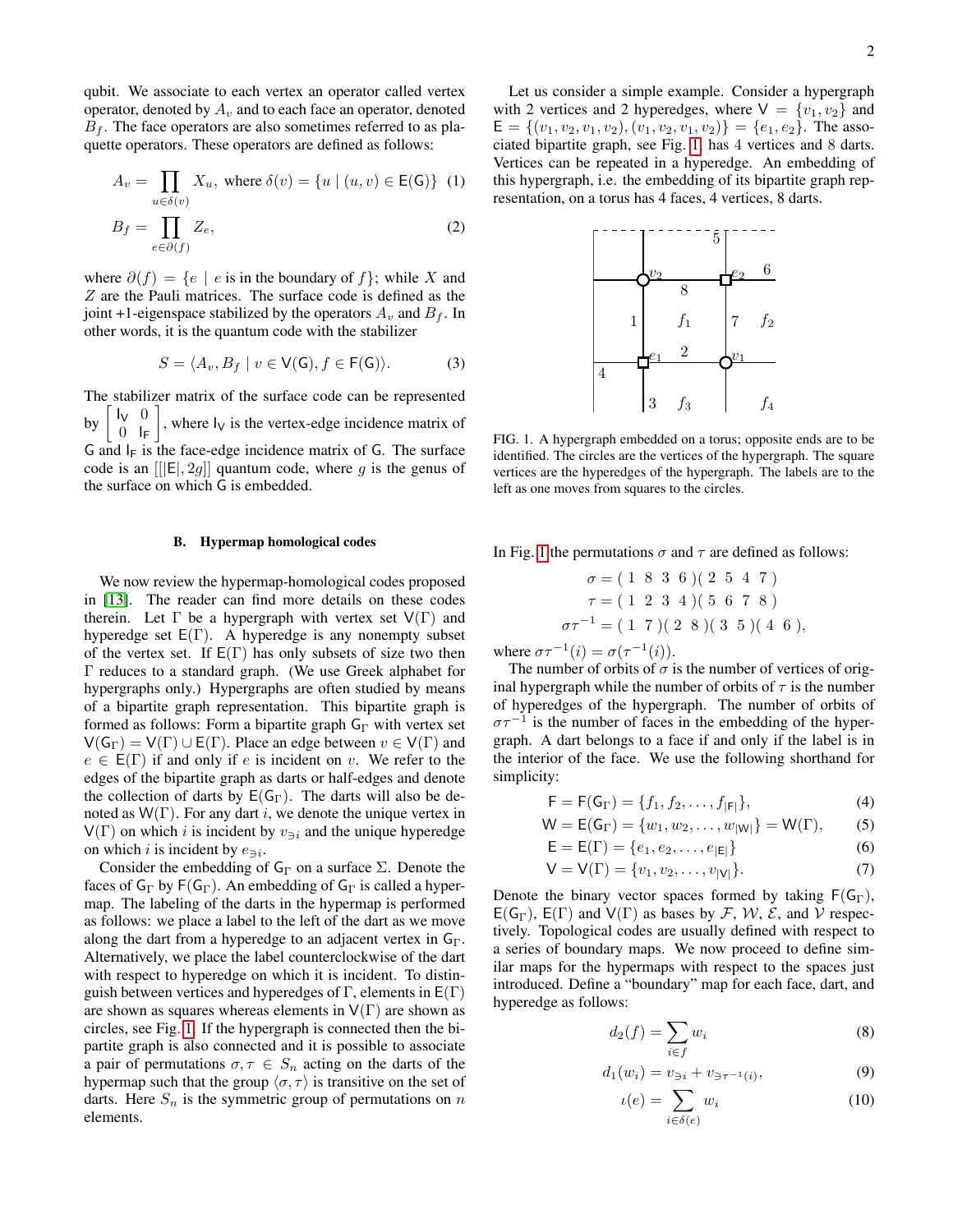Recall that  $v_{\ni i}$  is the unique vertex on which the dart i is incident and  $\delta(e)$  is set of darts incident on e. We can interpret the map  $d_1$  as giving the vertices of the hypergraph on which the half-edges i and  $\tau^{-1}(i)$  are incident. We also define a projection map  $p : W \to W/\iota(\mathcal{E})$  which enforces the following relations for each edge e:

<span id="page-2-4"></span>
$$
\sum_{i \in \delta(e)} w_i = 0,\tag{11}
$$

where  $\delta(e)$  is the set of darts incident on e. So

$$
\mathcal{W}/\iota(\mathcal{E}) = \left\langle w_i \middle| w_i \in \mathsf{W}; \sum_{j \in \delta(e)} w_j = 0; e \in \mathsf{E}(\Gamma) \right\rangle (12)
$$

$$
p(w) = w + \iota(\mathcal{E})
$$
(13)

The hypermap-homology code is defined based on the following functions which lead to the chain complex in Eq. [\(16\)](#page-2-0):

$$
\partial_2 = p \circ d_2 \tag{14}
$$

<span id="page-2-0"></span>
$$
\partial_1(w + \iota(\mathcal{E})) = d_1(w) \tag{15}
$$

$$
\mathcal{F} \xrightarrow{\partial_2} \mathcal{W}/\iota(\mathcal{E}) \xrightarrow{\partial_1} \mathcal{V}. \tag{16}
$$

In Fig. [2](#page-2-1) we summarize the various functions defined on the hypermap.



<span id="page-2-1"></span>FIG. 2. Maps relating to the embedding of the hypergraph.

In order to define the quantum code we need to identify a basis for  $W/t(\mathcal{E})$ . As there are different choices of bases, the maps  $\partial_i$  could have different representations for  $H_x$  and  $H<sub>z</sub>$ . One canonical choice is as follows. Choose a set of darts  $S = \{s_1, s_2, \ldots, s_m\}$ , such that (i)  $|S| = |E|$ , and (ii) no two darts  $s_i$  and  $s_j$  in S are incident on the same hyperedge. These darts are called special darts. A basis for  $W/\iota(\mathcal{E})$  is said to be special if it is  $W \setminus S$  and nonspecial otherwise. A quantum code of length  $n = |W| - |E|$  is formed from the hypermap as follows. The map  $\partial_2$  can be represented by a  $(|W| - |E|) \times |F|$  matrix  $[\partial_2] = H_z^t$ . The map  $\partial_1$  can be represented by a  $|V| \times (|W| - |E|)$  matrix  $|\partial_1| = H_x$ . The quantum code has the stabilizer matrix

$$
S = \begin{bmatrix} H_x & 0 \\ 0 & H_z \end{bmatrix} = \begin{bmatrix} [\partial_1] & 0 \\ 0 & [\partial_2]^t \end{bmatrix}.
$$
 (17)

For S to define a stabilizer code we require  $H_x H_z^t = 0$ ; this is ensured by the condition  $\partial_1 \circ \partial_2 = 0$ , see [\[13,](#page-8-9) Proposition 4.12] and the subsequent discussion for proof. A hypermap code is said to be canonical if the basis is special and noncanonical otherwise.

We now illustrate the computations of the various maps and how they are used to construct a quantum code with reference to Fig. [1.](#page-1-0) First identify a set of special darts one for each hyperedge. Let us choose the set of special darts to be  $S = \{w_3, w_7\}$ . This set is not unique. In the present example they are darts below each hyperedge. The relations from the hyperedges are

<span id="page-2-3"></span>
$$
w_1 + w_2 + w_3 + w_4 = 0,\t\t(18)
$$

$$
w_5 + w_6 + w_7 + w_8 = 0.\t(19)
$$

They can be used to eliminate the special darts in the computation of the images of  $\partial_i$ .

<span id="page-2-2"></span>
$$
\partial_2(f_1) = p(d_2(f_2)) = p(w_2 + w_8) = w_2 + w_8 \quad (20)
$$

$$
\partial_2(f_2) = p(w_1 + w_7) = w_1 + w_5 + w_6 + w_8 \qquad (21)
$$

$$
\partial_2(f_3) = p(w_3 + w_5) = w_1 + w_2 + w_4 + w_5 \qquad (22)
$$

$$
\partial_2(f_4) = p(w_4 + w_6) = w_4 + w_6 \tag{23}
$$

In Eq. [\(21\)](#page-2-2) we can replace the special dart  $w_7$  by linear combinations of nonspecial darts using Eq. [\(19\)](#page-2-3) i.e.  $w_5$  +  $w_6 + w_7 + w_8 = 0$ . Similarly for other faces. Note that  $\partial_2(f_4) = \partial_2(f_1) + \partial_2(f_2) + \partial_3(f_3)$ , so there are only  $|F| - 1$ independent relations.

We have  $W/\iota(\mathcal{E}) = \langle w_1, w_2, \dots, w_8|w_1+w_2+w_3+w_4 =$  $0, w_5 + w_6 + w_7 + w_8 = 0$ . So we can choose  $B = W \setminus S =$  $\{w_1, w_2, w_4, w_5, w_6, w_8\}$  as a basis for  $W/\iota(\mathcal{E})$ . This basis is a special basis. The matrix representation of  $\partial_2$  with respect to *B* is  $H_z^t$ .

We then compute  $\partial_1(w)$  for all  $w \in B$ . For instance,  $\partial_1(w_1) = v_{\ni1} + v_{\ni\tau^{-1}(1)} = v_1 + v_2$ . Linearly, extending the action of  $\partial_1$  we can perform similar computations for any  $w \in \mathcal{W}/\iota(\mathcal{E})$ . We obtain  $H_x = \begin{bmatrix} 1 & 1 & 1 & 1 & 1 \\ 1 & 1 & 1 & 1 & 1 \end{bmatrix}$ . Thus the hypermap-homology code defined by Fig. [1](#page-1-0) has the following stabilizer matrix. (We can remove the dependent rows of  $H_x$ and  $H_z$ .)

<span id="page-2-5"></span>
$$
\left[\frac{H_x}{0}\right]_H_z = \begin{bmatrix} 1 & 1 & 1 & 1 & 1 & 1 & 1 \\ 1 & 1 & 1 & 1 & 1 & 1 & 1 \\ & & & & & 0 & 1 & 0 & 0 & 1 \\ & & & & & & 1 & 0 & 0 & 0 & 1 \\ & & & & & & & 1 & 1 & 1 & 0 & 0 \\ & & & & & & & 1 & 1 & 1 & 1 & 0 & 0 \\ & & & & & & & 1 & 1 & 1 & 1 & 0 & 0 \\ & & & & & & & 0 & 1 & 0 & 1 & 0 \end{bmatrix} (24)
$$

If we choose an nonspecial basis say  $B' = \{w_1, w_2' = w_1 +$  $w_2, w_4, w_5, w_6, w_8$ . Then the matrices  $H_x$  and  $H_z$  will be different and the associated quantum codes as well. In this case we compute

$$
\partial_2(f_1) = w_2 + w_8 = w_1 + w'_2 + w_8 \tag{25}
$$

$$
\partial_2(f_2) = w_1 + w_5 + w_6 + w_8 \tag{26}
$$

$$
\partial_2(f_3) = w_1 + w_2 + w_4 + w_5 = w'_2 + w_4 + w_5 \quad (27)
$$

$$
\partial_2(f_4) = w_4 + w_6 \tag{28}
$$

Similarly, we can compute  $\partial_1(w_2') = \partial_1(w_1 + w_2) = v_{\partial_1} +$  $v_{\ni \tau^{-1}(1)} + v_{\ni 2} + v_{\ni \tau^{-1}(2)} = 0$ . Thus the matrices  $H_x$  and  $H_z$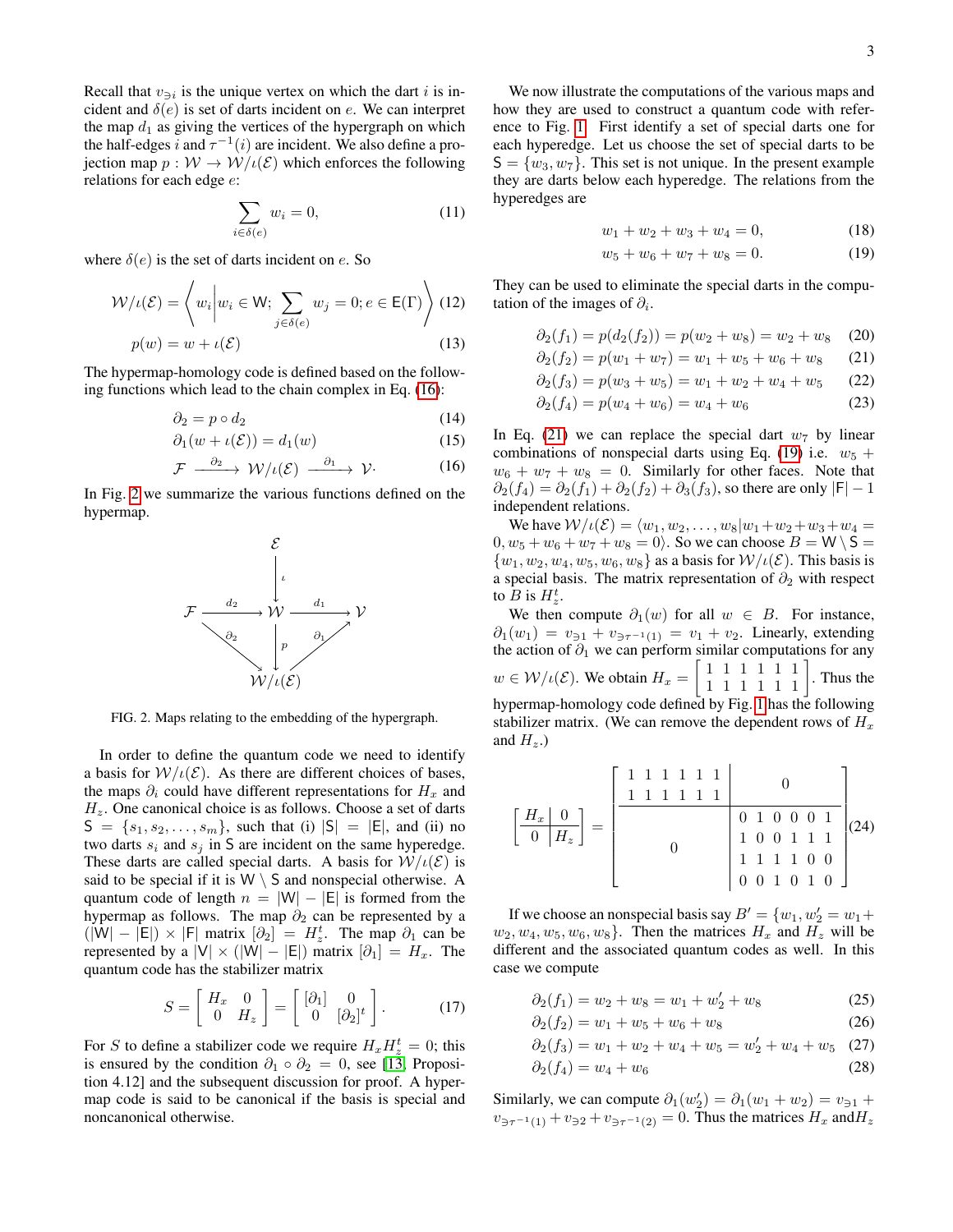are given as

$$
H_x = \begin{bmatrix} 1 & 0 & 1 & 1 & 1 & 1 \\ 1 & 0 & 1 & 1 & 1 & 1 \\ 1 & 0 & 1 & 1 & 1 & 1 \end{bmatrix}; H_z = \begin{bmatrix} 1 & 1 & 1 & 0 & 0 & 0 \\ 1 & 0 & 0 & 1 & 1 & 1 \\ 0 & 1 & 1 & 1 & 0 & 0 \\ 0 & 0 & 1 & 0 & 1 & 0 \end{bmatrix} \tag{29}
$$

Irrespective of the basis chosen for  $W/\iota(\mathcal{E})$ , the total number of encoded qubits is a function of the genus of the surface. In this sense we encode into the topological degrees of freedom afforded by the surface. The distance on the other hand is not basis invariant. For instance, the hypermap code obtained from Fig. [1](#page-1-0) with special basis has distance two while the code with nonspecial basis has distance one. The distance of hypermap codes was analyzed when the basis was special [\[13\]](#page-8-9). The distances of hypermap codes with nonspecial bases are a little more difficult to compute and it is not necessary they all have the same distance. For a special basis, the distance can be related to the cycles of the hypermap and its dual, and thus given a topological interpretation, see for example [\[13,](#page-8-9) Corollary 4.23]. In case of a nonspecial basis such a topological interpretation of the distance has not yet been given.

The following result was proved in [\[13\]](#page-8-9) although it is not stated as such therein.

<span id="page-3-1"></span>Theorem 1 (Hypermap-homology codes[\[13\]](#page-8-9)). *Let* Γ *be a hypergraph with*  $|E|$  *hyperedges and*  $G<sub>Γ</sub>$  *its bipartite graph representation with* |W| *darts. The hypermap obtained by embedding*  $G_{\Gamma}$  *on a surface of genus g leads to a* [[ $|W| - |E|$ , 2g]] *quantum code.*

In Theorem [1,](#page-3-1) neither the choice of special darts nor the basis for  $W/t(\mathcal{E})$  is explicit, but these choices must be made before constructing the quantum code. As was clear from the example, different choices of bases could lead to different codes with potentially different distances.

### <span id="page-3-0"></span>III. HYPERMAP CODES AND SURFACE CODES

In this section, we address some of the questions raised in [\[13\]](#page-8-9). We prove some new results about hypermap codes and then relate them to surface codes. We show that the hypermap codes with special and nonspecial bases are related by transformations involving just CNOT gates. Along the way we establish a correspondence between the qubits of the code and the hypermap [\[14\]](#page-8-14); this was only implicit in [\[13\]](#page-8-9). Finally we relate the hypermap codes to the surface codes showing an equivalence between canonical hypermap codes and surface codes.

#### A. Relation between hypermap codes of different bases

Consider the bipartite representation of the hypergraph or its embedding. Let S be the collection of special darts. These special darts are  $|E|$  in number and no two of them are incident on the same hyperedge. Choose a special basis for  $W/\iota(\mathcal{E})$ . A special basis for  $W/\iota(\mathcal{E})$  is of the form

<span id="page-3-3"></span>
$$
\{w_{i_1}, w_{i_2}, \dots, w_{i_n}\} = \mathsf{W} \setminus \mathsf{S} \tag{30}
$$

where  $n = |W| - |E|$ ; n is also the length of the code. Then we can place  $n$  qubits, one on each of the nonspecial darts labeled  $i_j \in \{i_1, i_2, \ldots, i_n\}$ . The special darts carry no qubits. (Note that there are more darts than there are qubits. So the labels of the qubits need not be the same as labels of the darts on which the qubits are placed. It is possible to relabel the hypermap so that both qubit and dart labels coincide.) Now define the stabilizer generators using the matrices  $H_x$  and  $H_z$ . The matrix  $H_z^t$  is simply the face-dart incidence matrix of the hypermap modulo  $\iota(\mathcal{E})$  i.e. relations of the form given in Eq. [\(11\)](#page-2-4). In other words, it is constrained to have no special darts. We can view matrix  $H_x$  as the vertex incidence matrix of nonspecial darts of the hypermap but the incidence vector is found after extending the half-edge  $i$  to a full edge by combining  $i$  and  $\tau^{-1}(i)$ .

We would like to give a similar correspondence for the noncanonical codes and make precise the connection between canonical and noncanonical hypermap codes. But first we need the following lemma.

<span id="page-3-4"></span>**Lemma 2.** Let  $T$  be an invertible  $n \times n$  binary matrix. Then  $T$  and  $T^{-1}$  can be decomposed as

<span id="page-3-2"></span>
$$
T = R_{j_1}^{i_1} R_{j_2}^{i_2} \cdots R_{j_m}^{i_m},\tag{31}
$$

$$
T^{-1} = R_{j_m}^{i_m} \cdots R_{j2}^{i_2} R_{j_1}^{i_1},\tag{32}
$$

where  $R^i_j = I + e_i e_j^t$  and  $m \leq n^2$ .

*Proof.* Multiplying T by  $R_j^i$  from right adds the *i*th column to the jth column of T. Denote by  $(T)_{i,j}$ , the entry in ith row and *j*the column of T. Suppose that  $(T)_{i,i} = 1$ , then we can eliminate the nonzero entries  $(T)_{i,j}$  in the *i*th row, for  $1 \leq j \neq j$  $i \leq n$  by adding the *i*th column to the *j*th column. If  $(T)_{i,i} \neq$ 1, then we can find some column j such that  $(T)_{i,j} = 1$ . Such a column must exist because  $T$  is full rank. We can first add this column to ith column before eliminating the remaining nonzero entries  $(T)_{i,j}$ . If an entry  $(T)_{i,j}$  is already zero we do not need to multiply by  $R_j^i$ . Assume now that we have made all entries in the *i*th row zero except the entry  $(T)_{i,i}$ . Since T is full rank, the  $(i + 1)$ st row is not identical to the *i*th row. So we can assume that there is a nonzero entry  $(T)_{i+1,j}$  in some column  $j \neq i$ . Let us eliminate all the non-diagonal entries in  $(i + 1)$ st row, i.e. we eliminate all the nonzero entries except  $(T)_{i+1,i+1}$ . In this process the *i*th row will not be affected because all its non-diagonal entries are zero. Starting from the first row we can reduce  $T$  to the identity matrix by multiplying by matrices of the form  $R_j^i$ . The product of these matrices must equal  $T^{-1}$ . So we have

$$
T^{-1} = \prod_{k=1}^{m} R_{j_k}^{i_k}
$$
  

$$
T = \prod_{k=m}^{1} (R_{j_k}^{i_k})^{-1} = \prod_{k=m}^{1} R_{j_k}^{i_k},
$$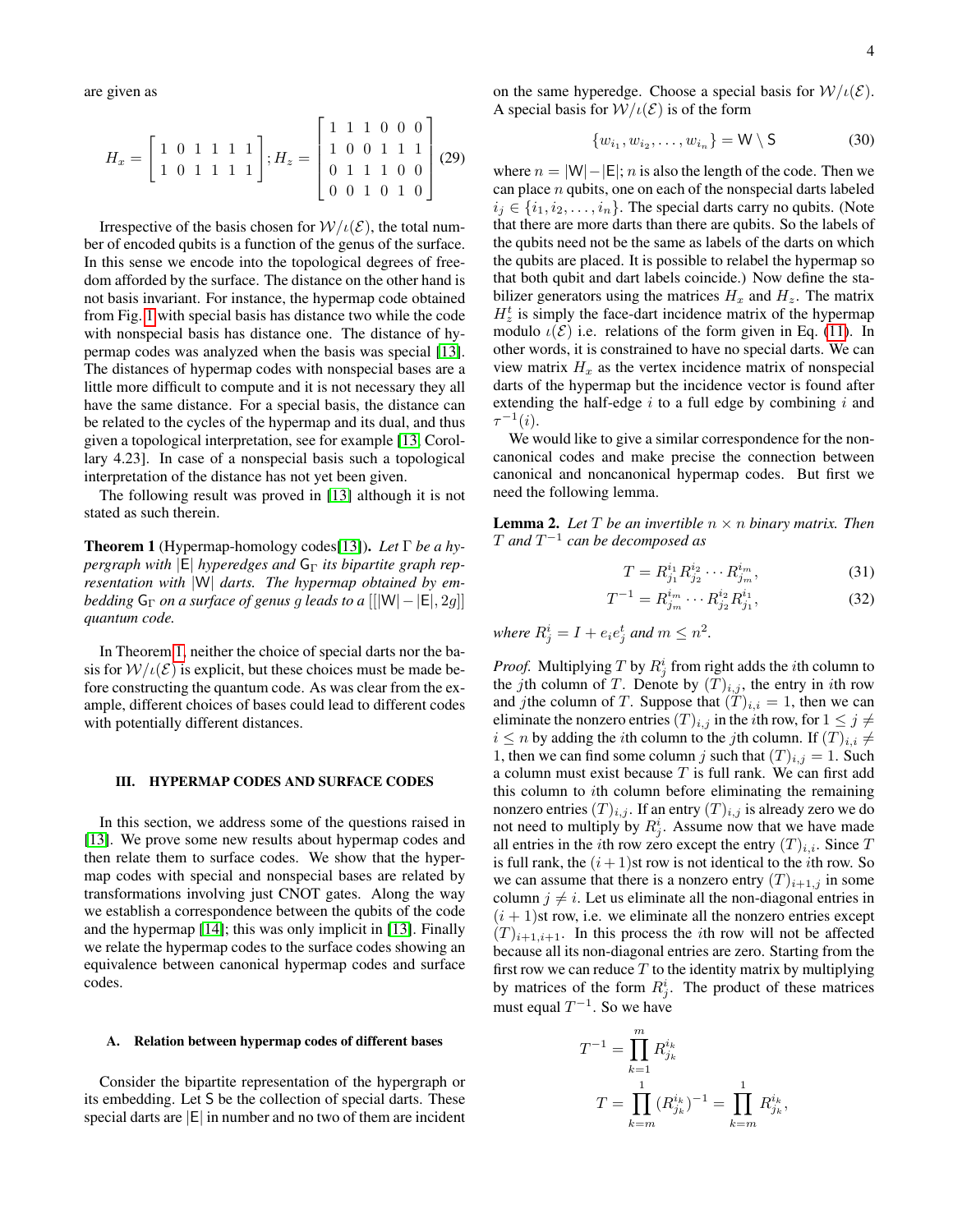where the last equality follows from the fact that  $R_j^i$  is its own inverse when  $i \neq j$ ;  $R_j^i R_j^i = I + e_i e_j^t + e_i e_j^t + e_i e_j^t e_i e_j^t = I$ . Relabeling the  $i_k$  and  $j_k$ , we obtain Eqs. [\(31\)](#page-3-2) and [\(32\)](#page-3-2).

Each row *i* requires no more than  $n - 1$  entries to be made nonzero; accounting for one additional multiplication when  $(T)_{i,i} = 0$ , we need at most n multiplications per row. Thus  $m \leq n^2$ .  $\Box$ 

<span id="page-4-1"></span>Theorem 3. *Suppose that an* [[n, k]] *canonical hypermap code has basis*  $B = W \setminus S$  *and a noncanonical code has basis*  $B' = TB$ *. The canonical code can be transformed to the noncanonical code by the application of*  $m \leq n^2$  *CNOT* gates where the lth CNOT gate is applied from qubit  $i_l$  to  $j_l$ . *The number and location of CNOT gates is determined by the*  $decomposition$   $T = R^{i_1}_{j_1} R^{i_2}_{j_2} \cdots R^{i_m}_{j_m}$ , where  $R^{i}_j = I + e_i e^t_j$ .

*Proof.* The special basis B for the canonical hypermap code can be given as in Eq. [\(30\)](#page-3-3). Then we can write the nonspecial basis  $B'$  for the noncanonical hypermap code as

$$
B' = \{Tw_{i_1}, Tw_{i_2}, \dots, Tw_{i_n}\} = T(W \setminus S), \quad (33)
$$

where  $T$  is an invertible (binary) matrix that transforms the special basis to the nonspecial basis. Now the columns of  $H_x$  and  $H_z$  are indexed by the basis vectors of  $W/\iota(\mathcal{E})$ . The relations between the representations of  $\partial_i$  for different bases are as follows:

$$
[\partial_2]_{B'} = T^{-1} [\partial_2]_B \text{ and } [\partial_1]_{B'} = [\partial_1]_B T. \tag{34}
$$

This ensures that  $H_x$  and  $H_z$  are orthogonal because  $[\partial_1]_BT T^{-1} [\partial_2]_B = 0.$ 

By Lemma [2,](#page-3-4) we see that

<span id="page-4-0"></span>
$$
[\partial_1]_{B'} = [\partial_1]_B T = [\partial_1]_B R_{j_1}^{i_1} R_{j_2}^{i_2} \cdots R_{j_m}^{i_m}
$$
(35)  
\n
$$
[\partial_2]_{B'} = [\partial_2]_B (T^{-1})^t = [\partial_2]_B (R_{j_m}^{i_m} \cdots R_{j_2}^{i_2} R_{j_1}^{i_1})^t
$$
  
\n
$$
= [\partial_2]_B (R_{j_1}^{i_1})^t (R_{j_2}^{i_2})^t \cdots (R_{j_m}^{i_m})^t
$$
  
\n
$$
= [\partial_2]_B R_{i_1}^{j_1} R_{i_2}^{j_2} \cdots R_{i_m}^{j_m}.
$$
(36)

Let us parse Eqs. [\(35\)](#page-4-0) and [\(36\)](#page-4-0) equations closely. The first says that we add the column  $i_l$  to the column  $j_l$  for  $[\partial_1]_B$ while we add the column  $j_l$  to the column  $i_l$  for  $[\partial_2]_B$ . This is precisely the action of a CNOT gate acting on qubits  $i_l$  and  $j_l$  with  $i_l$  as control qubit, see for instance [\[10,](#page-8-15) Lemma 2]. This proves that the transformation from the canonical hypermap code to a noncanonical hypermap code can be achieved by the application of a sequence of CNOT gates given by the decomposition of T.  $\Box$ 

We make a few observations regarding the relation between canonical and noncanonical codes. First the transformation assumes that the codes have been defined with respect to the same set of special darts. Different set of special darts could lead to different codes. With regard to the parameters of the canonical code we can relate the dimension and distance to topological properties of the surface on which the hypergraph is embedded. For a noncanonical code while the dimension is related to the genus of the surface, the distance does not appear to have such a straightforward relation in general. More

importantly, the distance of the canonical code and the noncanonical code need not be the same. The transformation in Theorem [3](#page-4-1) may not preserve distance. It is also possible that the stabilizer generators of the noncanonical code are not local, because there is no restriction on the nonspecial basis. It is obvious that a noncanonical code can be converted to a canonical code by application of CNOT gates in the reverse order.

If  $T$  is simply a permutation matrix, then the code remains canonical. Since  $T$  is composed of transformations of the form  $R_{i_2}^{i_1}$ , it is instructive to study the effect of one such transformation on the canonical code. Assume that we are applying  $R_{i_2}^{i_1}$ , in other words we are applying a CNOT between qubits  $i_1$  and  $i_2$ , with  $i_1$  as the control qubit. (We assume without loss of generality that the nonspecial darts have the labels 1 to  $n$  so that we have the same labels for qubits and nonspecial darts.) Suppose the qubits  $i_1$  and  $i_2$  are such that they are on adjacent darts in the hypermap as shown in Fig. [3,](#page-4-2) then the effect of CNOT on the hypermap is shown in Fig. [4.](#page-4-3) The boundary of the face to which  $i_1$  and  $i_2$  belong is modified so that it no longer contains  $i_1$ . The resulting code is still canonical with respect to the modified hypermap.



<span id="page-4-2"></span>FIG. 3. A typical face in the embedding of the hypergraph. It has an even number of darts and exactly  $|f|/2$  darts have their labels inside the face. The darts  $l_{\alpha}$  and  $i_{\alpha}$  are related as  $i_{\alpha} = \tau(l_{\alpha})$ .



<span id="page-4-3"></span>FIG. 4. The code with the basis  $R_{i_2}^{i_1}B$  can be obtained by applying a CNOT gate on qubits  $i_1$  and  $i_2$  with  $i_2$  as the target qubit.. For the special case when these qubits are adjacent, the effect can be understood graphically. The resulting code is still canonical with respect to a slightly modified hypermap. A CNOT gate between nonadjacent qubits leads to a nontrivial modification of the hypermap in general.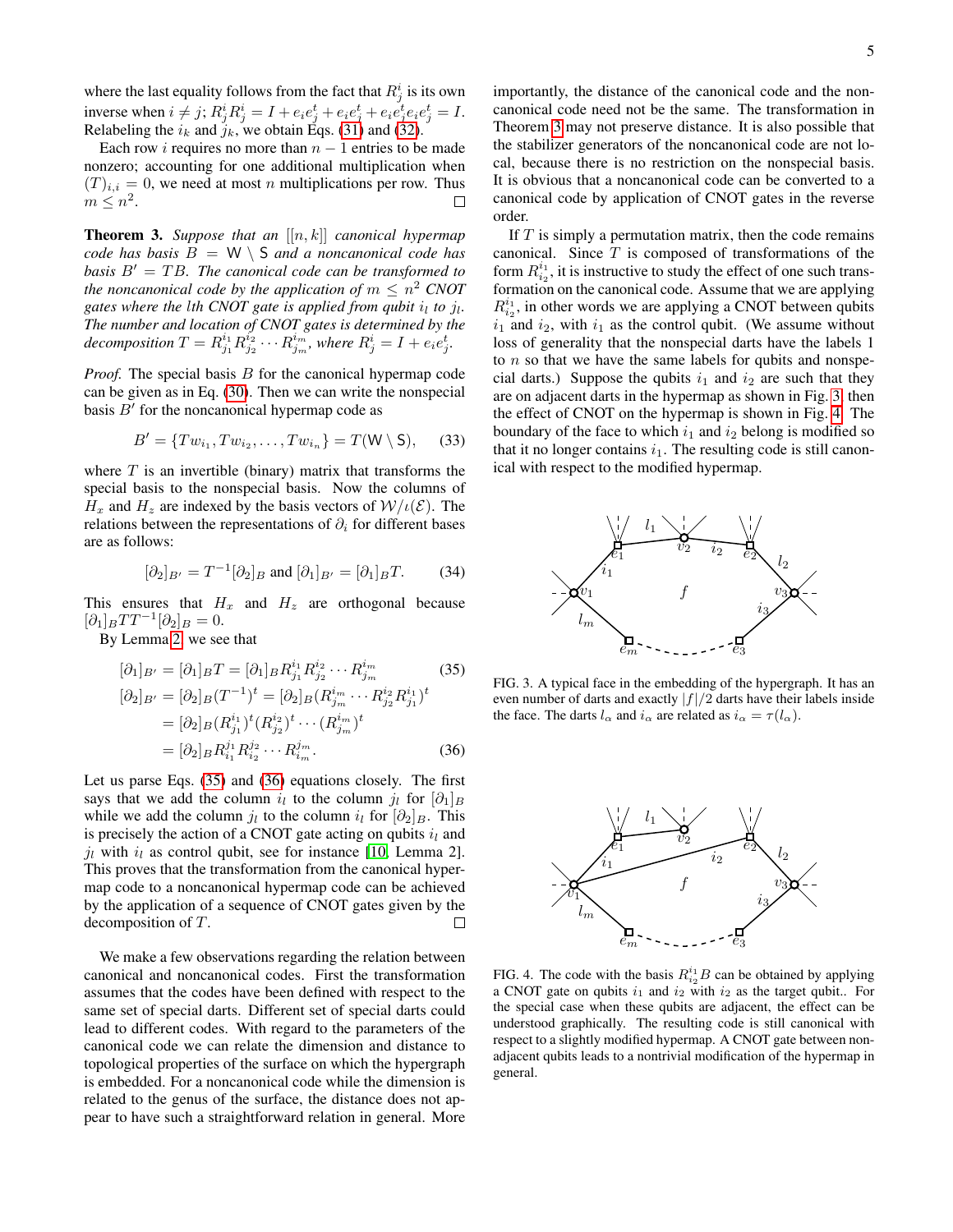If the qubits are not adjacent, then  $R_{i_2}^{i_1}B$  does not seem to effect such a simple modification to the hypermap. Understanding this transformation and relating it to the hypermap would be a very useful contribution in this context. A combination of the transformations of  $R_j^i$  could lead to a simple modification though. For instance swapping qubits  $i_1$  and  $i_2$  would lead to a relabeling of the hypermap and we would still end up with a canonical code. It would be interesting to find out which transformations  $T$  can be described in terms of simple operations on the hypermap.

### B. Relation between hypermap codes and surface codes

Our central result is that a canonical hypermap-homology code can be reduced to a surface code. The graph associated to this surface code can be derived from the hypergraph. Our approach is constructive and Algorithm [1](#page-5-0) gives this transformation. We only consider hypergraphs whose bipartite representations are connected. If we are dealing with noncanonical hypermap code, then it can be associated to a canonical hypermap code. From Theorem [3](#page-4-1) these two codes are related by a transformation involving CNOT gates alone.

<span id="page-5-3"></span>Theorem 4. *Every canonical hypermap-homological code is equivalent to a surface code. Given a hypergraph* Γ *(embed-ded on a surface), Algorithm [1](#page-5-0) outputs a standard graph*  $G_{\Gamma}$ *(embedded on the same surface) such that the surface code* associated to  $\overline{G}_{\Gamma}$  has the same stabilizer as the hypermap*homology code associated to* Γ*.*

<span id="page-5-0"></span>Algorithm 1 Surface code from a canonical hypermap code

- **Input:** A hypergraph  $\Gamma$ , and a set of special darts  $S \subset W(\Gamma)$ , such that  $|S| = |E(\Gamma)|$  and every dart in S is incident on a distinct hyperedge.
- **Output:** A graph  $\overline{G}_{\Gamma}$  such that the surface code of  $\overline{G}_{\Gamma}$  is same as the canonical hypermap-homology code.
- 1: Form G, the bipartite representation of the hypergraph. Note that  $E(G_{\Gamma}) = W(\Gamma)$ .
- 2: For each hyperedge  $e$  of the hypergraph choose one special dart  $s_e \in \mathsf{S}$  such that  $s_e \in \delta(e)$ .
- 3: Embed G on a suitable surface; let the genus of the surface be  $g$ .
- 4: In each face  $f$  of the embedding, draw new edges connecting vertex nodes of the hypermap. In other words, for each dart  $i \in$ f join  $v_{\ni i}$  to  $v_{\ni \tau^{-1}(i)}$ . Denote this graph by  $G'_{\Gamma}$ .
- 5: Each face of  $G_{\Gamma}$  now contains  $|f|/2$  triangles; each triangle consists of two darts and one newly added edge. Exactly one label is present in each triangle. Label the new edge by that label.
- 6: Modify  $G'_{\Gamma}$  by deleting all the darts and the vertices associated to each hyperedge. Denote this graph by  $G''_{\Gamma}$
- 7: For each hyperedge  $e$  there is a special dart  $s_e$ . Delete the edge in  $G''_{\Gamma}$  which has this label. Denote the resulting graph as  $\overline{G}_{\Gamma}$ .
- 8: The surface code defined by embedding of  $G_{\Gamma}$  gives the same quantum code as the hypermap. The stabilizer of the surface code is defined using Eqs. [\(1\)](#page-1-1)–[\(3\)](#page-1-2).

*Proof.* We show that Algorithm [1](#page-5-0) leads to the same stabilizer code as the hypermap-homology code. More precisely,

we show that that the matrices  $H_x$  and  $H_z$  arising in the hypermap-homology construction are exactly the vertex-edge and face-edge incidence matrices of the graph  $\overline{G}_{\Gamma}$ .

Consider first the stabilizer of the hypermap-homolgy code. Each face leads to a Z-only stabilizer generator. Note that  $H_z$  is a (|W| – |E|)  $\times$  |F| matrix. Although there are only  $|F| - 1$  independent generators though, see [\[13\]](#page-8-9), we include the generator from each face in  $H_z$ . Let f be a face of the hypermap. The labeling of the darts in the hypermap is such that only half the darts that constitute the boundary of f have their labels inside  $f$ . This is illustrated in Fig. [3.](#page-4-2)

We can choose the set of nonspecial darts as a basis for  $W/\iota(\mathcal{E})$ . If  $w_i$  is not special then we can write  $p(w_i) = w_i$ otherwise we can write  $p(w_i) = \sum_{j \neq i \in \delta(e_{\ni i})} w_j$ . The latter follows from the relation  $\sum_{j \in \delta(e)} w_j = 0$  for every hyperedge e. Then we obtain

<span id="page-5-2"></span>
$$
\partial_2(f) = p(d_2(f)) = p\left(\sum_{i \in f} w_i\right) \tag{37}
$$
\n
$$
= \sum_{\substack{i \in f \\ i \notin S}} p(w_i) + \sum_{\substack{i \in f \\ i \in S}} p(w_i) = \sum_{\substack{i \in f \\ i \notin S}} w_i + \sum_{\substack{i \in f \\ i \in S}} \sum_{\substack{i \in i \in \delta(e_{\ni i}) \\ j \neq i}} w_j
$$

The row associated to  $\partial_2(f)$  in  $H_z$  is simply the characteristic vector of  $\partial_2(f)$ .

Now let us consider the Z-type stabilizer generators of  $\overline{G_{\Gamma}}$ . Let us begin with the graph  $G'_{\Gamma}$ . With respect the hypermap it has additional edges. The addition of edges between  $v_{\ni i}$  and  $v_{\frac{3}{7}-1(i)}$  transforms the face f in Fig. [3](#page-4-2) as shown in Fig. [5.](#page-5-1) This creates  $|f|/2$  new (triangular) faces within f, each of which is bounded by two darts of the hypermap and one new edge. Furthermore, exactly one of the labels is contained in each of these new faces and every label is contained in some triangle. Therefore, we can label each new edge by a unique label; furthermore note that these new edges are are exactly  $|W|$  in number. The face f is modified so that it only contains the new edges and the vertices of the hypergraph in its boundary. We label this derived face also by  $f'$ . The derived face  $f'$  has only the newly added edges in its boundary. In fact we have  $\partial(f') = \sum_{i \in f'} w_i$ , where the boundary is with respect to  $G'_{\Gamma}$ . The boundary of  $f'$  in  $G'_{\Gamma}$  is same as the boundary of  $f$ in the hypermap.



<span id="page-5-1"></span>FIG. 5. (Color online) Illustrating the addition of edges between  $v_{\ni i}$ and  $v_{\ni \tau^{-1}(i)}$ . The additional edges are shown in color. We call them edges to distinguish them from the darts (half-edges) of the hypermap. Observe that  $\partial(f') = \partial(f)$ .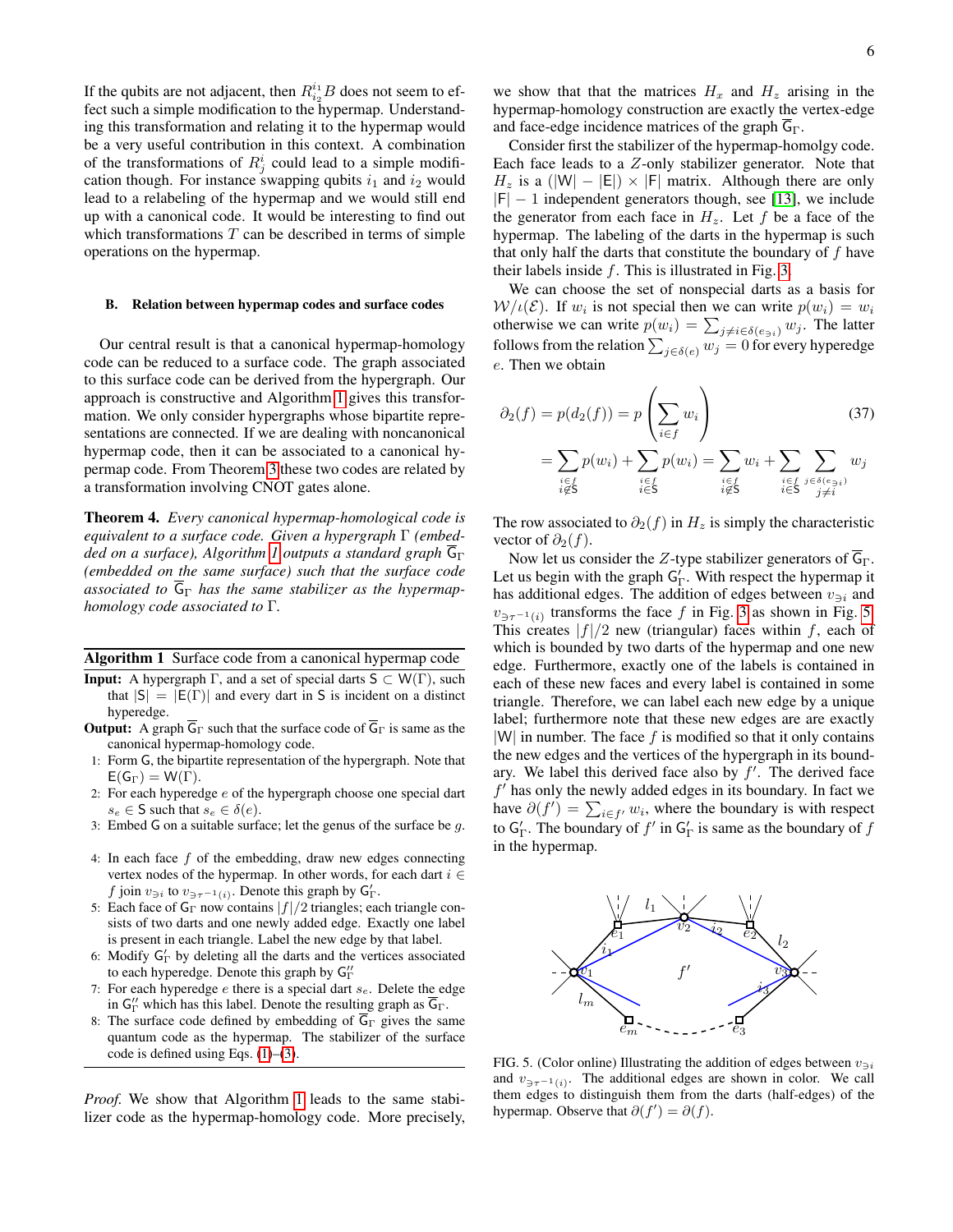Let us consider the transformation of the hyperedges due to the addition of the new edges. Because of the edges added between the vertices  $v_{\ni i}$  and  $v_{\ni \tau^{-1}(i)}$ , exactly one label is adjacent to any new edge. So we can label the newly added edges by the label in the triangle, this is illustrated in Fig. [6.](#page-6-0)



FIG. 6. A hyperedge in the embedding of the hypergraph Γ. The addition of edges leads to a creation of triangular faces each containing exactly one label.

<span id="page-6-0"></span>The deletion of hyperedges and the darts incident on them leaves each face f' unchanged. So f' is also a face of  $G''_{\Gamma}$ . So we can denote without ambiguity the face derived from  $f'$ as  $f''$ . Furthermore, deletion of the hyperedges and the darts transforms each hyperedge to a face in  $G''_{\Gamma}$ , see Fig. [7.](#page-6-1) Thus exactly  $|E|$  new faces are added to  $G''_{\Gamma}$  with respect to the hypermap; and they can be indexed by the hyperedges.



FIG. 7. The deletion of the darts and the hyperedge creates a new face with exactly one special edge. On the deletion of the special edge, say  $i_j$ , it gets merged with exactly one face f. The boundary of  $f$  now includes the rest of the edges of  $e$  i.e. excepting the special edge  $i_j$ .

<span id="page-6-1"></span>Consider any such face e. Only one of the edges in the boundary of e has the same label as some special dart. We call such edges special edges. Now when such a special edge in the boundary of  $e$  is deleted, then  $e$  is merged with exactly one face of  $f''$  of  $G''_{\Gamma}$ , since an edge is shared only by two faces, see Fig. [7.](#page-6-1) While  $f''$  can be merged with many faces  $e_i$  derived from the hyperedges, it is not merged with any other face derived from the faces of the hypermap, because such derived faces do not share any edges. Thus  $G_{\Gamma}$  has exactly as many faces as the hypermap and the face derived from the merging

of  $f''$  and  $e$  (and possibly other faces which share a special edge with  $f''$ ) can be labeled uniquely as f. Let us look at the boundary f in  $G_{\Gamma}$ . The boundary of  $f''$  in  $G''_{\Gamma}$  is the same as the boundary of f in  $G_{\Gamma}$  and is equal to  $\sum_{i \in f} w_i$ . When all the special edges are deleted,  $f''$  may be merged with other faces  $e \in F(G_T'')$  which share a special edge with  $f''$ . The resulting face  $f$  has a boundary that is given by union of their boundaries, (the sum is take modulo 2). The boundary of  $f''$ is  $\sum_{i \in f} w_i$ . Each special edge  $i_j$  that is removed causes the boundary to include the remaining edges bounding  $e_{\ni i_j}$ . The boundary of e is  $\sum_{i \in \delta(e)} w_i$ . Thus the boundary of f in  $\overline{G_{\Gamma}}$  is  $\sum_{\substack{i\in f\ i\not\in S}}$  $w_i + \sum_{\substack{i \in f \\ i \in S}}$  $\sum_{\substack{j \in \delta(e_{\ni i}) \\ j \neq i}}$  $w_j$ , which is precisely  $\partial_2(f)$ , the boundary of  $f$  in the hypermap, as computed in Eq. [\(37\)](#page-5-2). Thus the stabilizer generator associated with a face in  $G_{\Gamma}$  is same as the generator associated to its parent face in the hypermap. This shows that  $H_z$  is the same as the face-edge incidence matrix of  $G_{\Gamma}$ .

It remains now to show that the matrix  $H_x$  is the same as the vertex-edge incidence matrix of  $\overline{G}_{\Gamma}$ . The matrix  $H_x$  is determined by the map  $\partial_1$  and acts on the space  $W/\iota(\mathcal{E})$ . As mentioned earlier, we can take the nonspecial darts as a basis for  $W/\iota(\mathcal{E})$ . Then the columns of  $H_x$  are given by the characteristic vector of  $\partial_1(w_i)$ , where  $i \notin S$ . We have  $\partial_1(w_i) = v_{\ni} + v_{\ni} - v_{(i)}$ . But the vertices  $v_{\ni}$  and  $v_{\ni} - v_{(i)}$ are connected by an edge in  $\overline{G}_{\Gamma}$ . This edge is also labeled *i* in  $G_{\Gamma}$ . Hence, we can obtain the *i*th column of  $H_x$  by considering the incidence vector of every edge in  $G_\Gamma$ . The columns put together then give the vertex-edge incidence matrix of  $G_{\Gamma}$ . Thus the surface code generated by embedding of  $G_{\Gamma}$  has the same stabilizer as the hypermap-homology code on Γ. This proves that every hypermap-homology code can be realized by an equivalent surface code.  $\Box$ 

Although Theorem [4](#page-5-3) does not mention, the choice of special darts is made explicit in Algorithm [1.](#page-5-0) We give a simple example that illustrates the application of Theorem [4.](#page-5-3) Consider the hypermap given in Fig. [1.](#page-1-0) Draw additional edges in each face connecting two adjacent circles as one goes around the face. The hypermap in Fig. [1](#page-1-0) is modified as show in Fig. [8.](#page-6-2)

<span id="page-6-2"></span>

FIG. 8. (Color online) The graph  $G'_{\Gamma}$  for the hypermap in Fig. [1.](#page-1-0) It is obtained by the addition of new edges to the hypermap. Any two adjacent darts and a newly added edge form a triangle which contains exactly one label; therefore the newly added edge can be uniquely identified by a label.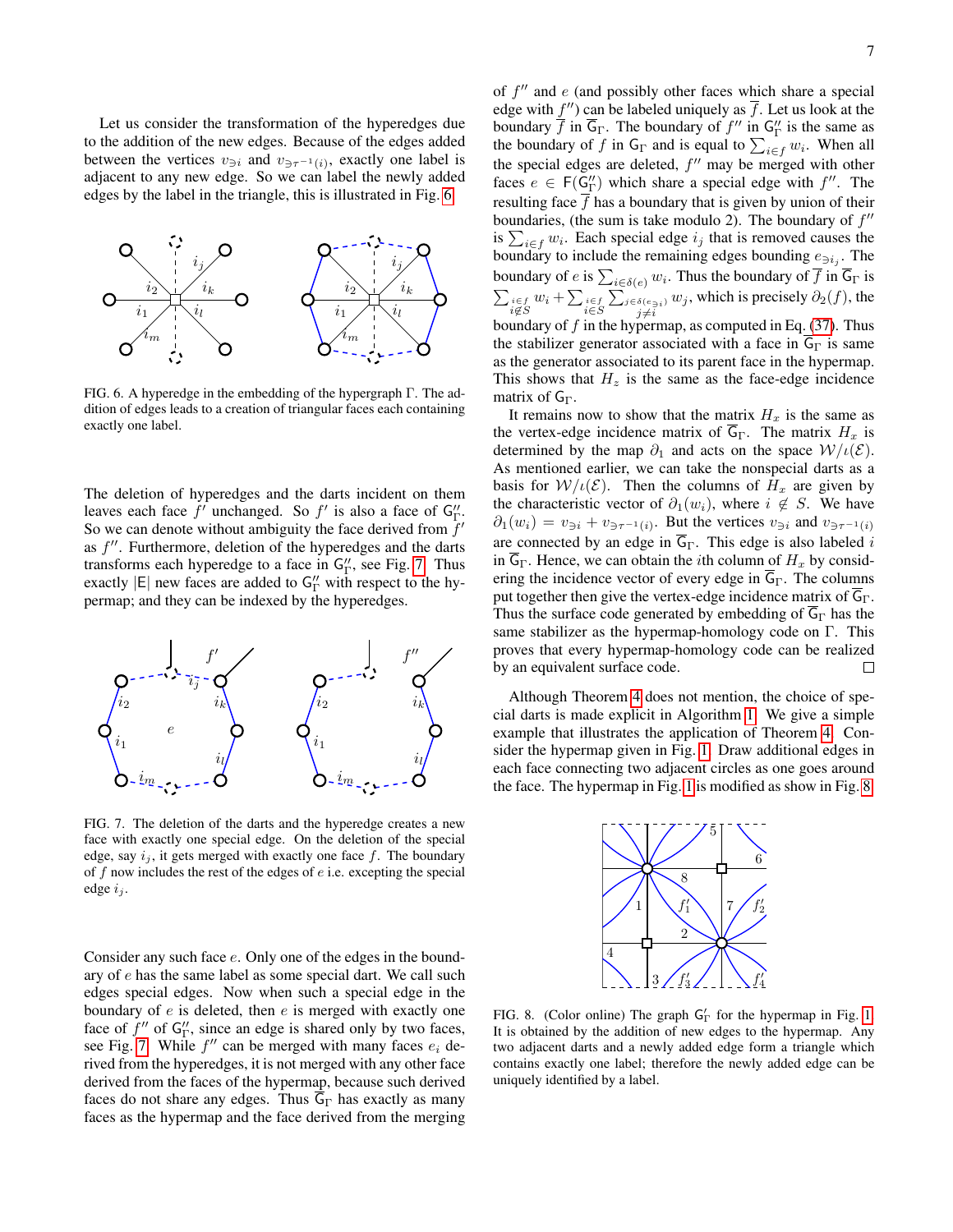Next we modify the graph in Fig. [8](#page-6-2) as follows. We remove all the original darts and edges of the hypergraph. In addition we also remove the special darts. These transformations are shown in Figs. [9\(a\)](#page-7-0) and [9\(b\)](#page-7-1) respectively. The hypermap-

<span id="page-7-0"></span>

<span id="page-7-1"></span>FIG. 9. (Color online) (a) The graph  $G''_{\Gamma}$  obtained by the removal of the darts and hyperedge-vertices in  $G'_{\Gamma}$ ; the hyperedges are transformed to faces in  $G''_{\Gamma}$ . (b) The graph  $\overline{G}_{\Gamma}$  obtained by removing the special edges i.e.  $\{3,7\}$ ; each hyperedge-face  $e_i$  is merged with exactly one face.  $G_{\Gamma}$  has the same stabilizer as the hypermap-homology code of Fig. [1.](#page-1-0)

homology code obtained from Fig. [1](#page-1-0) is identical to the surface code obtained from Fig. [9\(b\).](#page-7-1) Consider  $I_V$  and  $I_F$ , the vertexedge and face-edge incidence matrices of  $G_{\Gamma}$  in Fig. [9\(b\):](#page-7-1)

$$
I_V = \begin{bmatrix} 1 & 1 & 1 & 1 & 1 & 1 \\ 1 & 1 & 1 & 1 & 1 & 1 \\ 1 & 1 & 1 & 1 & 1 & 1 \end{bmatrix} \quad I_F = \begin{bmatrix} 0 & 1 & 0 & 0 & 0 & 1 \\ 1 & 0 & 0 & 1 & 1 & 1 \\ 1 & 1 & 1 & 1 & 0 & 0 \\ 0 & 0 & 1 & 0 & 1 & 0 \end{bmatrix} (38)
$$

The stabilizer matrix of the surface code is  $\begin{bmatrix} I_V & 0 \\ 0 & I_V \end{bmatrix}$  $0$  l<sub>F</sub> 1 . We

can see that this is the same as the stabilizer matrix of the hypermap-homology code given in Eq. [\(24\)](#page-2-5).

The substance of Theorem [4](#page-5-3) is that the procedure illustrated works in general and reduces a canonical hypermaphomology code to a surface code. The converse of Theorem [4,](#page-5-3) i.e. every surface code is also a (canonical) hypermaphomology code, is straightforward.

# <span id="page-7-2"></span>Corollary 5. *Every canonical hypermap-homology code is equivalent to a surface code and vice versa.*

*Proof.* We only sketch the proof. Every graph G can also be viewed as a hypergraph, denote it also by Γ. The bipartite graph representation of this hypergraph is obtained by taking the original graph and splitting every edge in G into two edges and adding a new vertex for each edge. Then we can proceed with the construction proposed in [\[13\]](#page-8-9) to obtain a hypermaphomology code. At this point we have two codes: a hypermap code and a surface both derived from the same graph G. But it is by no means obvious that they are identical. We show that they are the same code. Note that every hyperedge in the hypermap has only two darts incident on it. One of these can

be chosen as a special dart. Now if we apply Algorithm [1,](#page-5-0) and trace through the various transformations, we find that every hyperedge is transformed to a face with two edges in  $G''_{\Gamma}$ . This graph is identical to the graph obtained from G where every edge is replaced by two edges. Hence,  $G_{\Gamma}$  obtained after the deletion of all the special edges from  $G''_{\Gamma}$  would be same as the original graph G. Thus every surface code is equivalent to a hypermap-homology code. This together with Theorem [4](#page-5-3) implies the corollary.  $\Box$ 

Combining Corollary [5](#page-7-2) and Theorem [3](#page-4-1) we obtain the following result:

<span id="page-7-3"></span>Corollary 6. *Any* [[n, k]] *hypermap code is either identical to a surface code or it can be transformed to a surface code with the application of*  $m \leq n^2$  *CNOT gates.* 

The CNOT gates are required only if the hypermap code is noncanonical. The sequence in which the CNOT gates are applied in the transformation in Corollary [6](#page-7-3) is reverse of the sequence in Theorem [3.](#page-4-1) In other words it is the sequence of CNOT gates required to transform the noncanonical hypermap code into a canonical code. While a noncanonical code may be transformed to a surface code, it is not necessary that it has the same parameters as the resulting surface code. In particular, the distance can change. Therefore some noncanonical codes may be realized only from the embedding of hypergraphs and not by the embedding of graphs.

# IV. CONCLUSION AND DISCUSSION

Our results imply that canonical hypermap-homology codes cannot improve upon the parameters of surface codes. Noncanonical hypermap codes may have better parameters than surface codes. An interesting problem in this context is to construct noncanonical hypermap codes that have better parameters than surface codes. In such a construction, we also want to be able to preserve the locality of the stabilizer generators. Understanding the distance and decoding of the noncanonical codes merits further study. Hypermap codes provide a different perspective on topological codes which might yield new insights into their properties and potentially lead to better quantum codes and alternate decoding algorithms for topological codes.

Hypermap-homology codes introduce in a very concrete fashion the use of standard hypermap homology into the study of quantum codes. The use of hypermap homology in the construction of quantum codes is an important development and its applications are yet to be fully explored in the context of quantum codes. Other results such those in [\[12,](#page-8-11) [18\]](#page-8-7) suggest that hypergraphs offer a fertile ground for construction of new quantum codes. The use of hypergraphs has been fruitful in subsystem codes as well and it would be interesting to study homology of hypermaps in that context also [\[17\]](#page-8-16). Homology of hypergraphs is considered with a different perspective in [\[16,](#page-8-17) [17\]](#page-8-16). It seems that the notion of homology used therein does not entirely coincide with that used in [\[13\]](#page-8-9). It would be an interesting problem to relate the two.